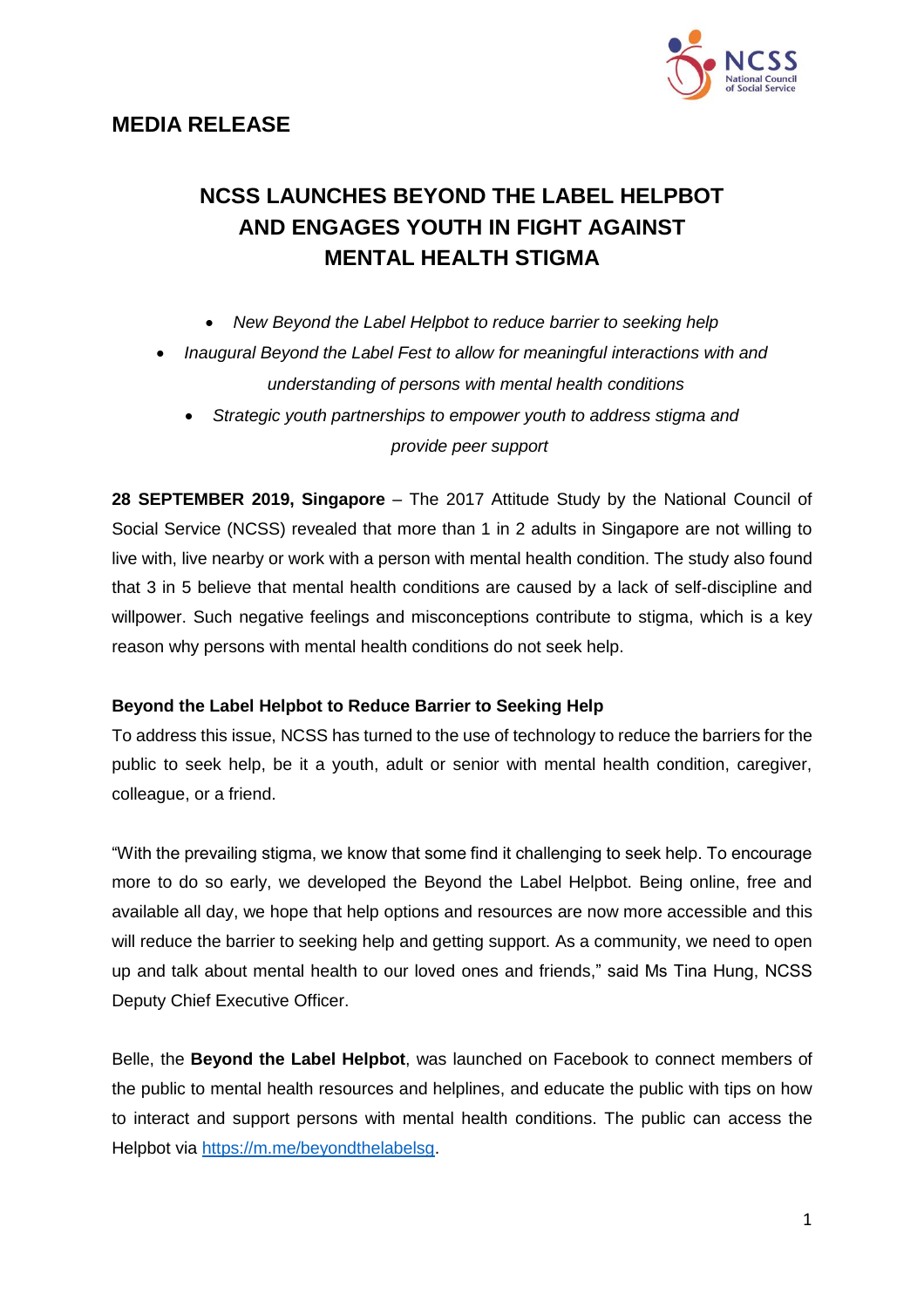

Tymosiewicz Koh Mui Mui, parent of a 19-year-old daughter who had recovered from depression, said "I couldn't fully understand what my daughter was going through then, and it hurt me to see her in pain. It was not easy for us to find and get the appropriate help for her. Now with the Beyond the Label Helpbot, I think it would be easier and very useful to parents who are in a similar situation as it makes help more accessible."

The Helpbot was developed as part of the Beyond the Label movement, which fights mental health stigma and promotes the inclusion of persons with mental health conditions. Besides the Helpbot, targeted messaging to caregivers and youth, and for the workplace and in the community, were also promoted through videos, posters and curated content on outdoor and digital platforms, TV and social media, to encourage open conversations on mental health.

# **Inaugural Beyond the Label Fest Enables More Meaningful Interactions with and Understanding of Persons with Mental Health Conditions**

A highlight for the movement this year is the **Beyond the Label Fest**, an inaugural pop-up market that promotes more meaningful conversations and deeper understanding on the topic of mental health. The Fest kicked off on Saturday, 28 September at Timbre+, which Speaker of Parliament, Mr Tan Chuan-Jin, attended as the Guest-of-Honour.

Visitors also had the opportunity to step into the shoes of a person with mental health condition at the Activation Box, an immersive multi-sensory experience comprising various experiential activities to help one understand mental health conditions and how to better support someone in distress, by the **Youth Alliance**. The Youth Alliance is a network of agencies with representatives from government, healthcare and social service agencies, and Institutes of Higher Learning (IHLs). Refer to Annex A for more information on the Fest and the Youth Alliance.

# **Strategic Partnerships to Engage Youth Strengthen Fight Against Mental Health Stigma**

The Singapore Mental Health Study 2016 by the Institute of Mental Health found that youth were more likely to have experienced a mood, anxiety or alcohol use disorder in their lifetime. As such, a key focus of the Beyond the Label movement this year will be the outreach to youth. To effectively do so and build deeper engagements with the youth, NCSS has worked with the Youth Alliance and other key partners.

Through working with stakeholders in the ecosystem, the Youth Alliance seeks to reach out to the youth so that they are aware of mental health resources in Singapore, are equipped with peer helping skills and are empowered to spearhead ground-up initiatives to address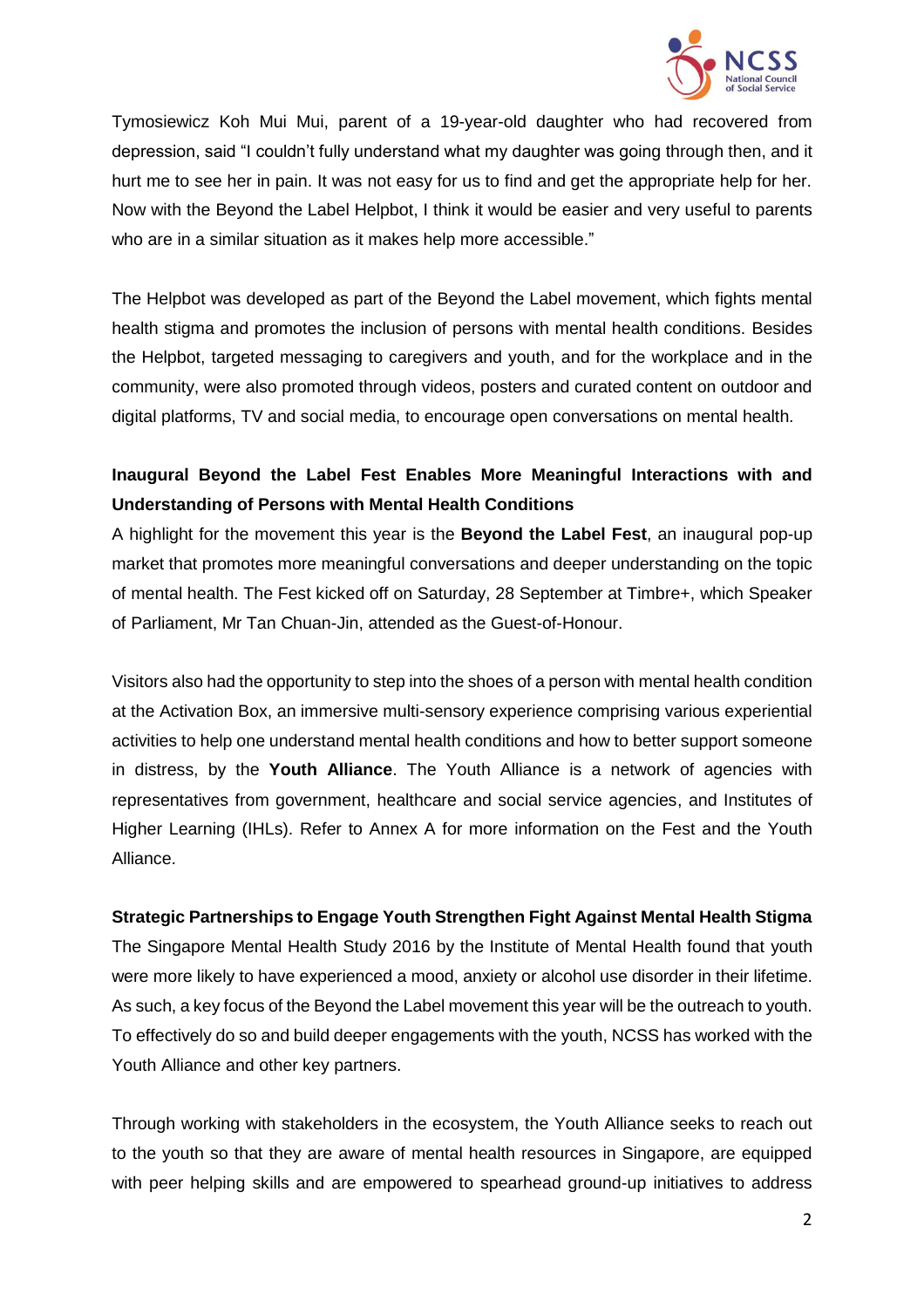

mental health stigma. As a first step, the Youth Alliance had curated the Youth Mental Health Initiatives Map as a single reference point for all youth-related mental health resources. The Youth Alliance is also collaborating with government agencies, youth groups and IHLs, to scale existing peer support networks across all Secondary schools and IHLs, as well as provide youth with resources like funding, mentoring and networks.

"The Youth Alliance will continue to work closely with our young people and our key stakeholders from the public, youth, social service, healthcare and education sectors. Together, we want to raise awareness and interest in youth to tackle mental health stigma. We also want to empower the youth to take action in spearheading innovative initiatives, and play a part in shaping a vision for Singapore – a more inclusive home for all," said Mr Cho Ming Xiu, Co-chair of the Youth Alliance.

Information on other youth partnerships can be found in Annex A.

- END -

#### **For media enquiries, please contact:**

| Ms Yong Shi Yun               | Ms Chew Kia Huey                          |
|-------------------------------|-------------------------------------------|
| Manager                       | Senior Manager, Corporate Communications  |
| Ogilvy                        | <b>National Council of Social Service</b> |
| Tel: 9644 4939                | Tel: 9021 0673                            |
| Email: shiyun.yong@ogilvy.com | Email: chew_kia_huey@ncss.gov.sg          |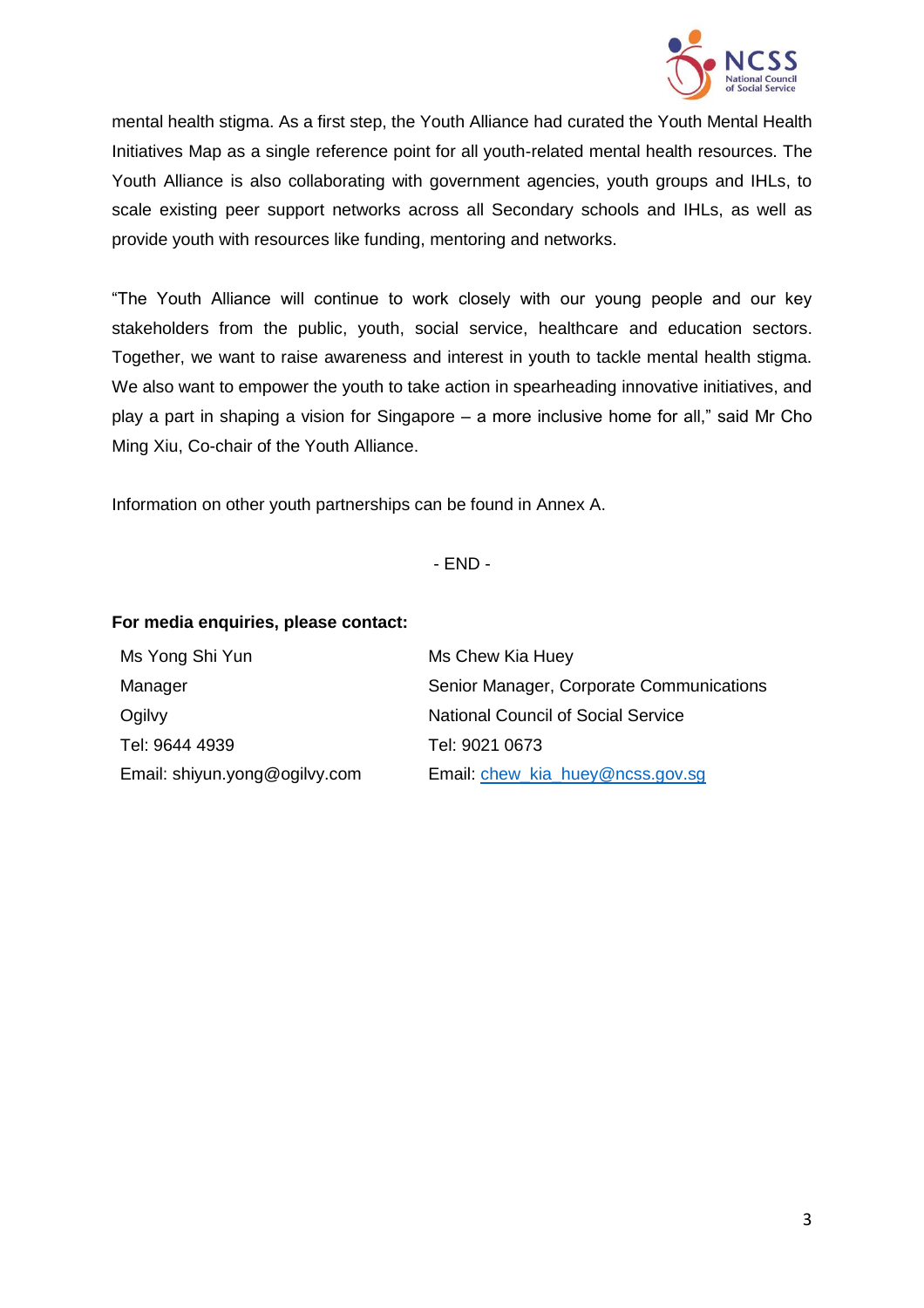

## **About the NCSS "Beyond the Label" Campaign**

The "Beyond the Label" campaign is a five-year public education effort funded by the Tote Board Mental Health Strategic initiative. It also contributes to two of the three key thrusts of the five-year road map, the Social Service Sector Strategic Thrust (4ST), launched by NCSS last July – to empower individuals, families and communities as well as forge a more caring, collaborative and impactful social service ecosystem.

## **National Council of Social Service (NCSS)**

NCSS is the umbrella body for over 450 member social service organisations in Singapore. Its mission is to provide leadership and direction in enhancing the capabilities and capacity of our members, advocating for social service needs and strengthening strategic partnerships, for an effective social service ecosystem. Community Chest and Social Service Institute (SSI) are part of NCSS.

# **Social Service Sector Strategic Thrusts (4ST)**

The Social Service Sector Strategic Thrusts (4ST) is a 5 year roadmap for the sector, codeveloped by NCSS with stakeholders in the social service ecosystem – member organisations, service users, government, community, business leaders and civic-minded individuals. It is guided by a person-centred and holistic approach towards advancing the quality of life for individuals. The 4ST calls for active participation and collaboration so that everyone in the ecosystem plays a part to achieve a shared vision, where every person is empowered to live with dignity in a caring and inclusive society.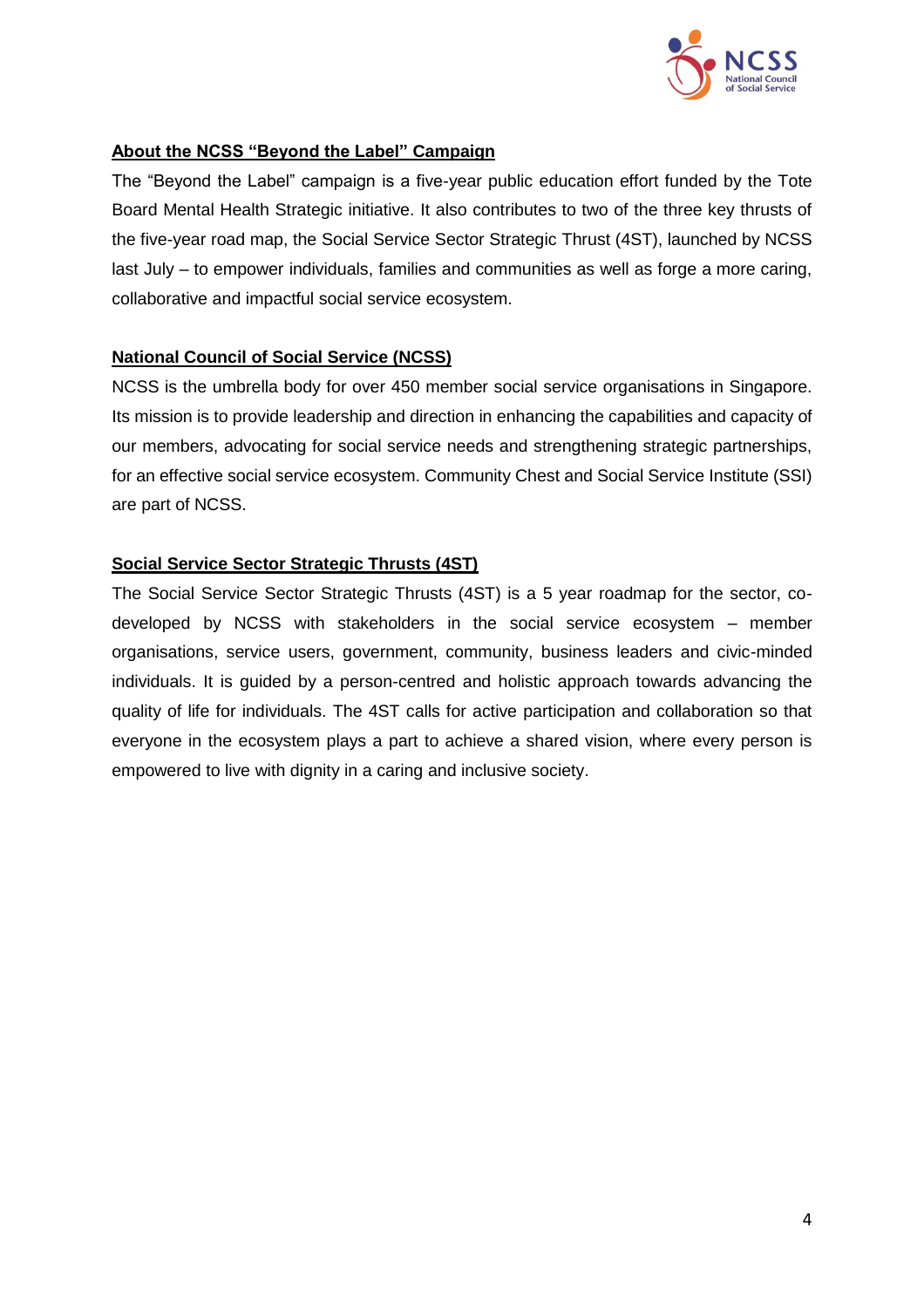

#### **About the Beyond the Label Fest**

A highlight for the Beyond the Label movement in 2019 is the Beyond the Label Fest, an inaugural pop-up market that kicked off on Saturday, 28 September.

Being a signature event that allows for more meaningful interactions and understanding on the topic of mental health, more than 30 activities have been curated and include collaborations with social enterprises, enthusiasts, educators, lifestyle and handicraft retailers and youth agencies. The multi-faceted line-up includes workshops on mindful pottery, yoga, natural aromatherapy, interactive activities geared to engage mind and body, and experential games that revolve around reducing stigma on mental health.

## **About the Youth Alliance**

The Youth Alliance is a network of agencies that came together in partnership with "Beyond the Label", to promote mental wellness among youth by encouraging them to seek help early, provide peer support and be the catalyst for change in the movement to reduce mental health stigma.

Co-led by Campus PSY and TOUCH Community Services, and supported by the National Council of Social Service, the Youth Alliance comprises representatives from government agencies such as the Health Promotion Board, healthcare agencies like the Community Health Assessment Team, social service agencies such as AMKFSC Community Services Ltd. and Institutes of Higher Learning (IHLs) like Temasek Polytechnic, Singapore Polytechnic and the Singapore Institute of Technology.

Youth can access the Youth Mental Health Initiatives Map via [http://bit.ly/2ksvGT2.](http://bit.ly/2ksvGT2)

#### **More Strategic Youth Partnerships**

As part of the Beyond the Label movement, National Council of Social Service (NCSS) also collaborated with McCann Worldgroup and Temasek Polytechnic through the "Beyond the Label – Call for Youth Creative Proposal". Students from mixed specialisations worked together to produce outputs of various mediums to address mental health and stigma, and promote social inclusion of persons with mental health conditions.

Ngee Ann Polytechnic (NP) is another IHL that does active outreach to youth on mental healthrelated matters. It will be training its staff, as well as Peer Helpers, a group of NP students